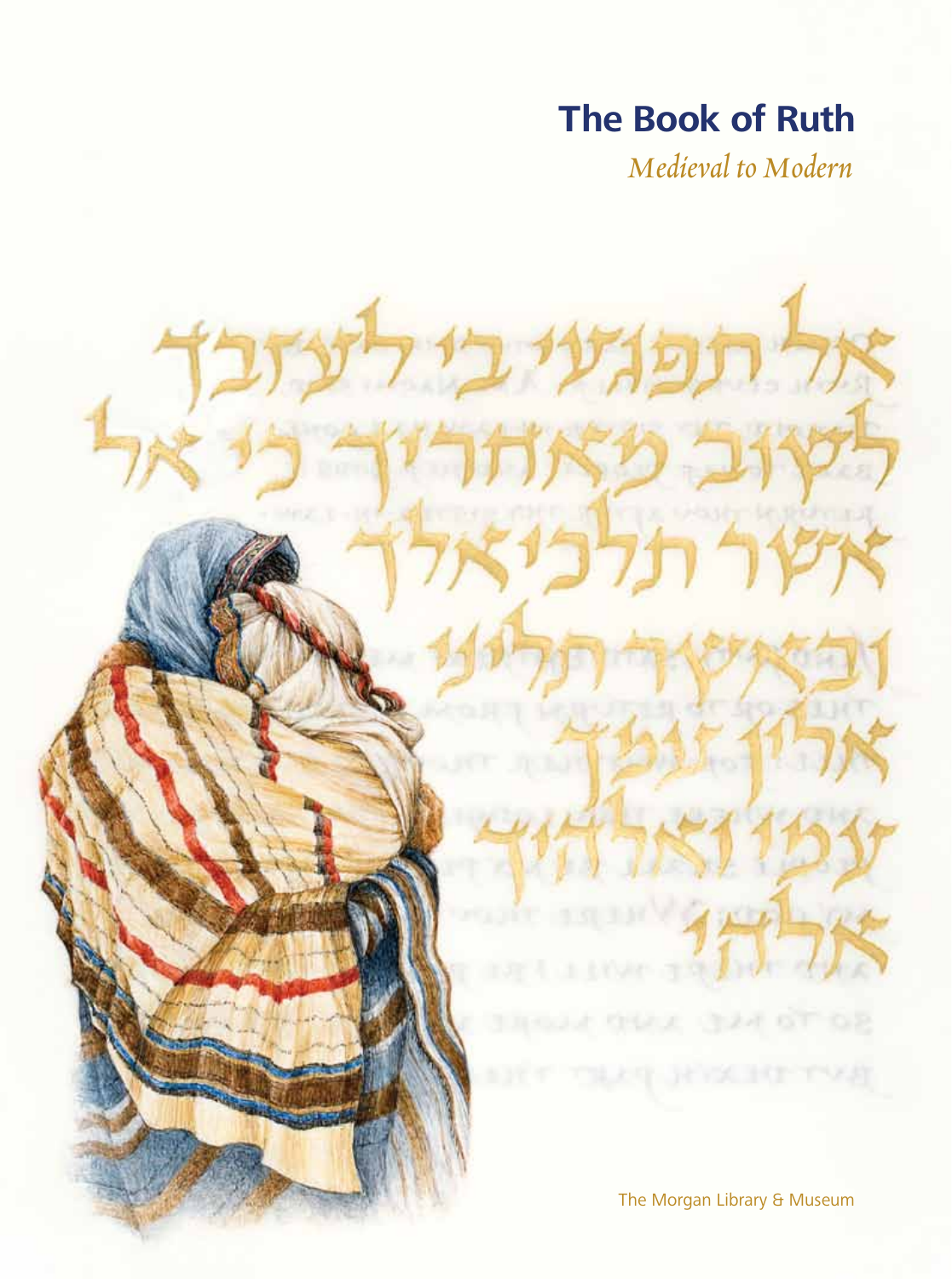### *Director's Foreword*

Famine and flight. Emigration and immigration. Foreignness. These are some of the societal issues touched upon by the anonymous author of the Bible's book of Ruth. The story tells us how hunger drives Naomi and her family from their home. There is famine in the land. Settling abroad, they find food, but tragedy strikes: Naomi's husband and two sons die unexpectedly. The widow must return to her people. Ruth, her widowed daughter-in-law, refuses to abandon Naomi and emigrates with her. Ruth is now the stranger in a foreign land. Suspicions run high. Boaz, a relative of Ruth's late husband and a wealthy landowner, does the right thing: he dutifully marries Ruth, the outsider. This marital resolution ultimately results in Ruth's becoming a great-grandmother of King David and, in the Christian tradition, an ancestor of Jesus Christ.

This exhibition celebrates the gift in 2018 by Joanna S. Rose of the Rose Book of Ruth to the Morgan Library & Museum. The accordion-fold vellum manuscript, measuring nine inches tall but an amazing eighteen feet long, was designed and illuminated by New York artist Barbara Wolff, who worked on the project for two years (2015–17). The complete biblical text of the book of Ruth is written in Hebrew on one side and in English on the other, the work of calligrapher Izzy Pludwinski. The Hebrew side features twenty colored illustrations and a continuous landscape, with accents and lettering in silver, gold, and platinum; the English side has forty images executed in black ink. The manuscript is housed in a modern "treasure binding," a custom-designed box covered in shot silk and decorated with 24-karat gold lettering that reads "Your people shall be my people and your God shall be my God" in Hebrew. The manuscript joins two other creations by Wolff in the Morgan's collection: *You Renew the Face of the Earth: Psalm 104* and the Rose Haggadah, both gifts of Joanna S. Rose in 2014, which were the subject of the 2015 exhibition *Hebrew Illumination for Our Time: The Art of Barbara Wolff*.

The Joanna S. Rose Illuminated Book of Ruth is juxtaposed with twelve manuscripts drawn from the Morgan's holdings that unfold the Christian traditions for illustrating the story of Ruth during the Middle Ages. These manuscripts, dating from the twelfth to the fifteenth century, encompass a variety of genres: Bibles, in Latin and French; a *Speculum humanae salvationis* (Mirror of Human Salvation); and three leaves from the Morgan's famed Crusader Bible, the text of which comprises Latin, Persian, and Judeo-Persian inscriptions. Through the conversations between these ancient works and the modern manuscript, visitors will discover how Wolff was inspired by the techniques of medieval illumination. Her approach to iconography, however, differs from that of her medieval forebears. Medieval illuminators illustrated pivotal events in the biblical narrative by depicting the people involved—mainly Naomi and her family, Ruth, and Boaz—arrayed like characters on a stage set.

Wolff takes a different approach. On the Hebrew side of her manuscript, she paints few human figures, illustrating instead such elements as a landscape, harvest grains, flowers, a pivotal shoe, and a significant wedding belt to tell the story. The vignettes on the English side function almost like an archaeological gloss to the text, illustrating tools, weights, pottery, and other artifacts typical of the early Iron Age, in which the story is set. With no Jewish tradition for illustrating the book of Ruth, Wolff created her own illustrative scheme, one in which the characters are evocatively conjured up by the objects they would have touched, handled, or worn.

*The Book of Ruth: Medieval to Modern* is made possible by Joanna S. Rose, the David Berg Foundation, Joshua W. Sommer, and the David Klein, Jr. Foundation.

Colin B. Bailey *Director, The Morgan Library & Museum*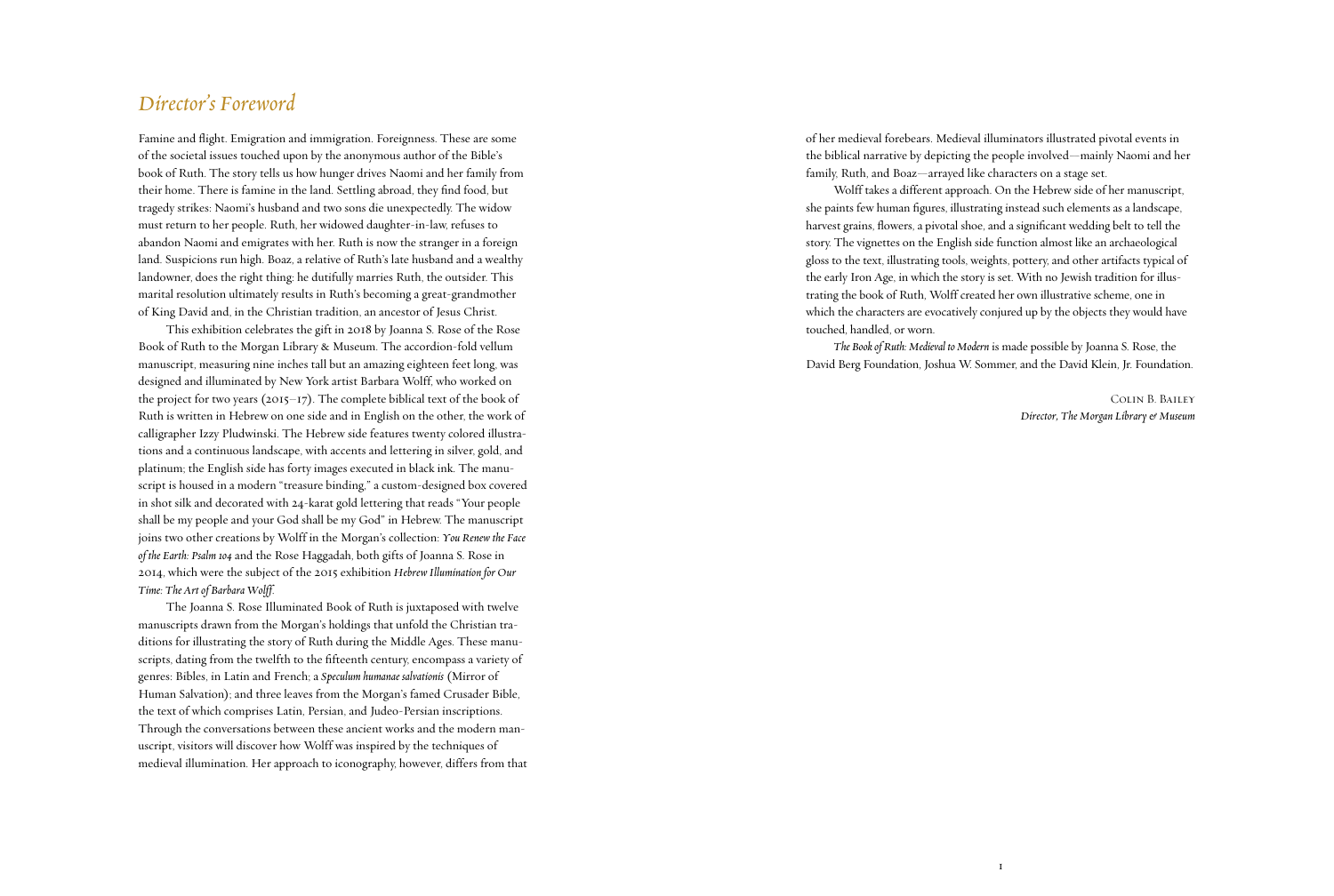# *An Illuminated Book of Ruth*

Jews are known by their books—ancient sagas, collected laws, ethics, philosophy, prayers—words that chronicle a people's historical journey and mark the passing seasons and festivals of the year. This narrative, the book of Ruth, is a beautiful example of a story in the Bible told from a woman's perspective.

Most biblical narratives concern kings, priests, and warriors—the lives of men. In the book of Ruth, however, women's voices speak to us from the world of the early Iron Age in the Middle East. They tell of lives lived in close contact with the natural world, dependent on the gifts of sun, rain, and dew, "each in its season." In that ancient setting, women sustained the family, the tribe, and the community.

The book of Ruth speaks of courage and devotion. Ruth and Naomi craft the means of their survival, and their strength helps build the foundation of the House of David. Though each chapter has a distinct character, visual language, and ethical message, together they blend into a pastoral narrative set in the springtime ingathering of the grain. While the backdrop of the agricultural setting is a bountiful harvest, the story of Ruth begins with a phrase repeated for thousands of years: "And there was famine in the land." These words reflect the precarious climate of the Middle East and the vulnerability of its inhabitants.

Illuminations and drawings that evoke the atmosphere of each chapter have been shaped by rabbinic commentary and folklore, natural phenomena, customs and agricultural practice, the occupations and tools of the people of that time and place, and the plants and animals familiar to them. The earliest physical form of the book of Ruth is suggested by its Hebrew title, *Megillat Ruth* (Scroll of Ruth). Although the text is now read in codex form, the Joanna S. Rose Illuminated Book of Ruth, with its joined but folded pages, preserves the feeling of a scroll.



The silk-covered box binding was designed to allow the manuscript to be read from either the Hebrew or English side. The text on the front cover was crafted by master silversmith Joshua Marrow, who fashioned the Hebrew letters from 24-karat gold.

### *The Hebrew Side*

#### A Panorama from Beth-Lechem to Moab to Jerusalem

The colored images on the Hebrew side of the Rose Book of Ruth are united by a painted border that, over the course of twenty-four pages, traces the geographic arc of Naomi and Ruth's story. It follows the journey from a Beth-Lechem (literally, "house of bread") in famine to the fertile fields of Moab, and a return to a once again bountiful Beth-Lechem. The border chronicles the grain harvest—ripening barley, awaiting the reapers and gleaners, and wheat, awaiting harvest under a setting sun. Finally, envisioning a future foretold by the book's concluding genealogy, it depicts Jerusalem, city of David, set on a hilltop amid the forests of the Judean mountains.

הבאה אל ביתך כרחל וכלאה אחר בנו ישתיהם את בית יישרא ועשה חול באפרתה וקרא שם במת לחם. ויחי ביתר כבית פרץ אשר ולדה תפר ליהודה כן הזרט אשרותו יי לך בן הנערה הזאת ויקח בעד את רות ותאו א לאשה ווכא אליה וותן וי לה הריון ותלד בן

an the feature of the the at any were up mannery chain אחי וכזיני מוס ניינא: חים והמי לחסאיבו estas en programa

את לאיינו לאוכרך ככרה געבו היאבה כקורה<br>את לאיינו לאוכרך ככרה געבו היאבה כקורה y bel fell yell be interested by the grand ייקבים ועוד יחפי עבי אם מגרי זראת לואול ואוכר אחין ואלי אובי אואלי ויאלי בעי כיוס קניתן דחיה מיד ועמי והאת רות במאבית איסת הבית יון להיוסיוס הפתעל וחלתו . וואפר הגאל المحاطبة المراسي بمعاصر مساحير وعط بالم bright new helf back a where me בדהל דל הואלה ועל התכורה לקים כל דבר פלו איש ועלי ועין לרעותו ואאת התעורה.<br>הוא איש ועלי ועין לרעותו ואאת התעורה בידה והתר הוא לעירו ואת התעודה<br>בידה והתר הוא לעיר יוני לך ויקלף נעלו. דיום העונים וכל היום עדים אתם דיונים קטיוני את כל איקר לא בית כל

יליקני אליקילור ומקר מורע מקורה<br>איקני אליקילור ומקום קופי ומקור המקורה<br>איקני אליקילור ומקור מקורה ומקורה نم به مواده ایران است به تحدید بازی های<br>به تهدید از ایران است به ایران استفاده بازیگرین به ایران است به تریک برای<br>به تهدید از ایران استفاده به ایران از ایران به ایران לקרה איקברה וייתו מקום בופנים<br>איקבי איקבר וייתי וייתי מידי הכי<br>איקבי איקבר וייתי וייתי מידי הכי<br>איקבי איקבר וייתי מידי מכי  $\begin{split} \mathcal{L}^{(1)}_{\mathcal{M}^{(2)}_{\mathcal{M}^{(1)}}}\mathcal{L}^{(2)}_{\mathcal{M}^{(1)}}\mathcal{L}^{(2)}_{\mathcal{M}^{(1)}}\mathcal{L}^{(2)}_{\mathcal{M}^{(1)}}\mathcal{L}^{(2)}_{\mathcal{M}^{(1)}}\mathcal{L}^{(2)}_{\mathcal{M}^{(1)}}\mathcal{L}^{(2)}_{\mathcal{M}^{(1)}}\mathcal{L}^{(2)}_{\mathcal{M}^{(1)}}\mathcal{L}^{(2)}_{\mathcal{M}^{(1)}}\mathcal{L}^{(2)}_{\mathcal{$ 

**Philadelphia**  $+4440$  $\frac{1}{2} \sum_{i=1}^n \frac{1}{2} \sum_{i=1}^n \frac{1}{2} \sum_{i=1}^n \frac{1}{2} \sum_{i=1}^n \frac{1}{2} \sum_{i=1}^n \frac{1}{2} \sum_{i=1}^n \frac{1}{2} \sum_{i=1}^n \frac{1}{2} \sum_{i=1}^n \frac{1}{2} \sum_{i=1}^n \frac{1}{2} \sum_{i=1}^n \frac{1}{2} \sum_{i=1}^n \frac{1}{2} \sum_{i=1}^n \frac{1}{2} \sum_{i=1}^n \frac{1}{2} \sum_{i=$ **Y COMMERCIAL** the fold or between consystem Herman to **Kingstons WARMANIA**  $a + 1 + 1 = 1$ **WALKHAM**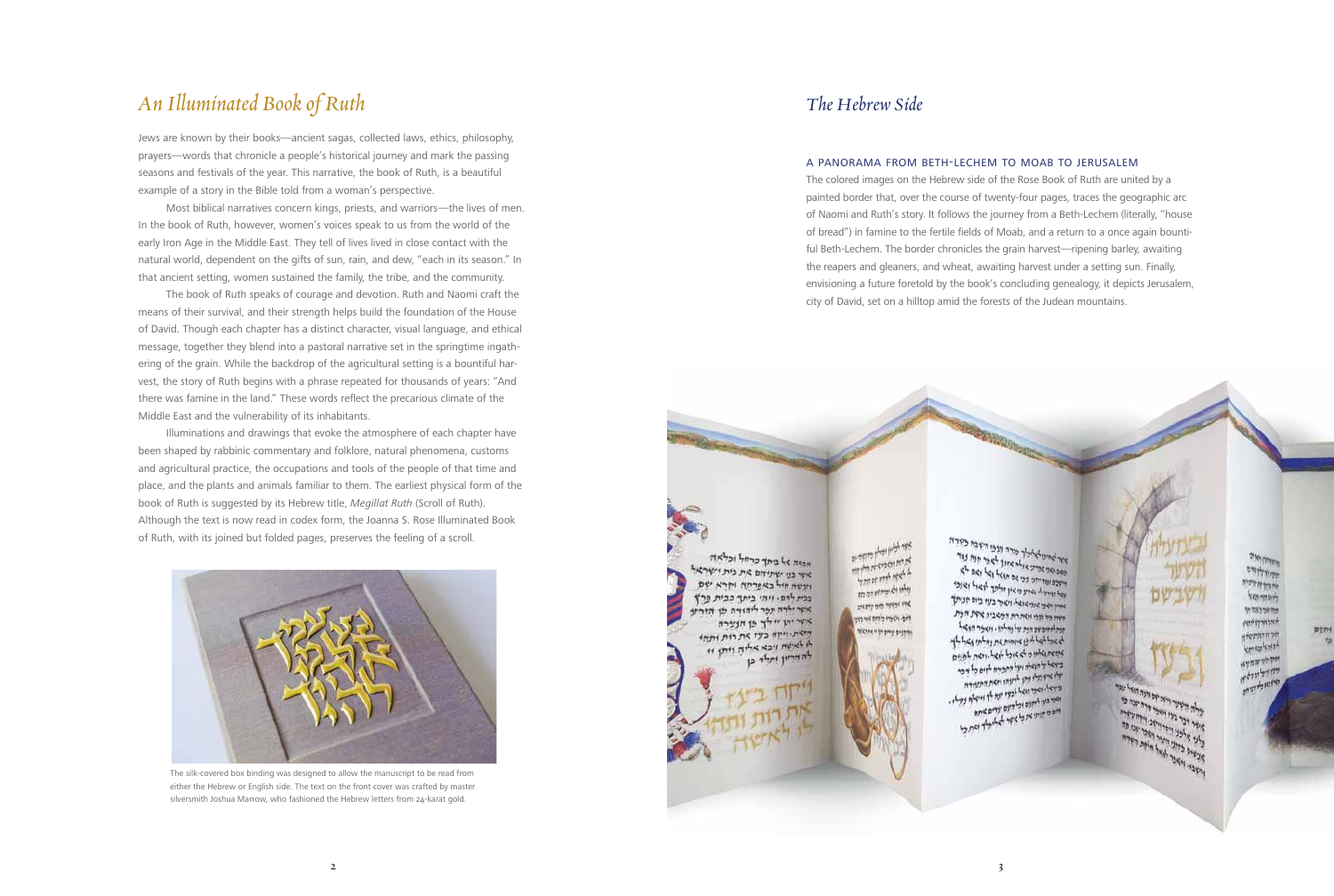

#### Perfume and Flowers

"Bathe, anoint yourself with perfume," Naomi advises Ruth. "Dress festively and go down to the threshing floor and do not reveal yourself to the man until he has finished eating and drinking." This, she tells her, in preparation for Ruth's nighttime visit to Boaz.

In the biblical world of the early Iron Age, ointments and perfumes compounded of oils, aromatic resins, spices, and fragrant flowers were precious and reserved for important occasions. I illustrated this passage with some of the plants almond, lavender, and jasmine, among others—that could have been used to make Ruth's perfume.

#### The Threshing Floor

In the narrative, Ruth has her nocturnal encounter with her future husband, Boaz, at Beth-Lechem's threshing floor, a meeting that changes the direction of the story. There are many references to threshing floors in biblical literature, some literal, others symbolic. To mark the end of a plague sent as punishment, God commands





David to buy the site of a threshing floor from its owner, Ornan, and to build there a sacrificial altar. King Solomon, David's son, later builds the Temple of Jerusalem on that site. For me, it was but a short distance from the threshing floor to the building plan for Solomon's structure, which I based on a drawing by the great

twelfth-century philosopher Maimonides.

#### Wedding Belt

The entire community witnesses and blesses Boaz's declaration that he intends to take Ruth as his wife. In ancient times, Boaz's public statement of intent before the town would most likely have comprised the entire marriage ceremony.

Ruth's ornate wedding girdle is based on the festive clothing of Bedouin and Yemenite women—both ancient and modern. Their brightly woven wedding belts are sewn with hammered silver ornaments, tinkling silver bells, colored beads, and cowrie-shell amulets.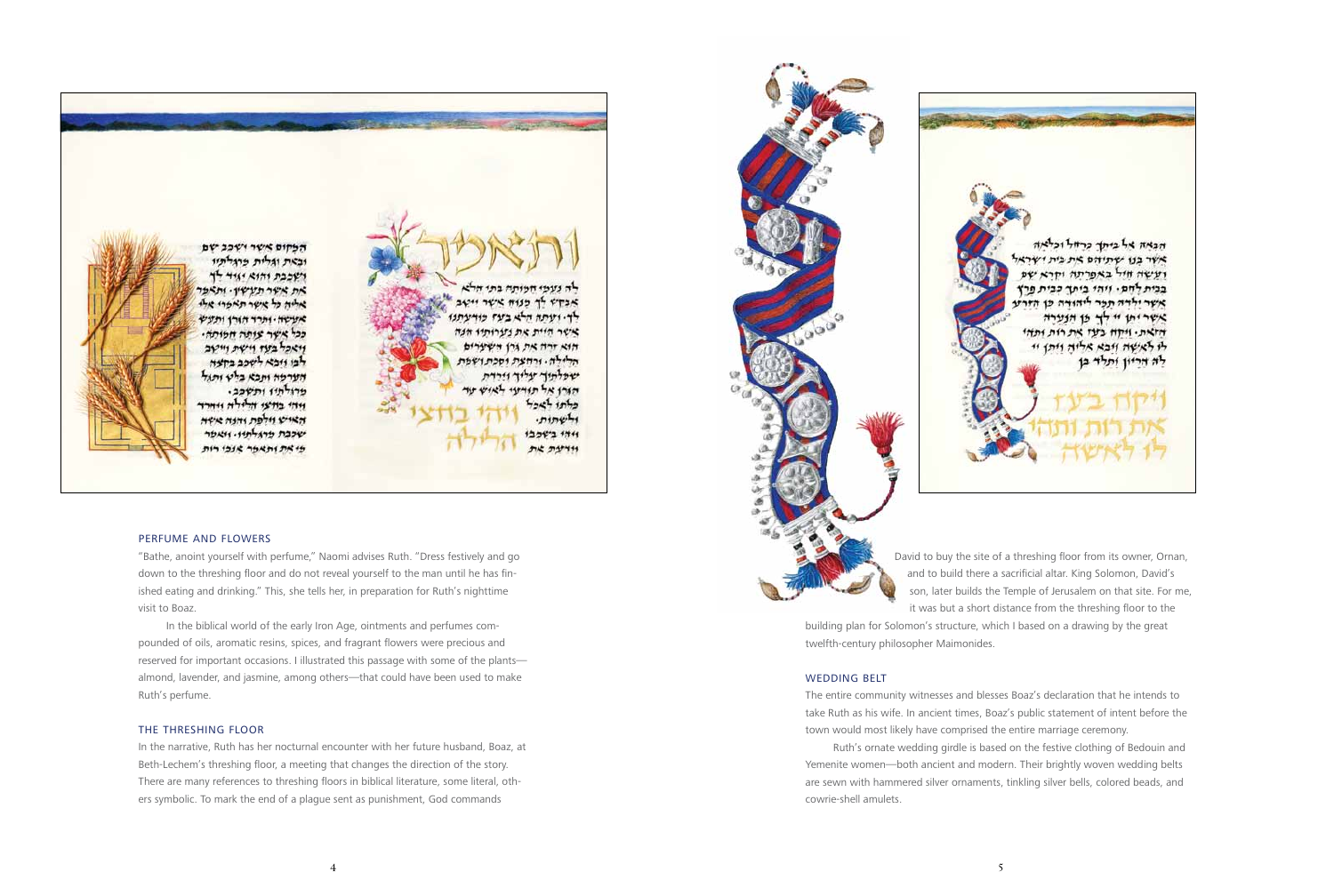

#### The Myrtle and Genealogy

Myrtle, with its evergreen and delightfully fragrant leaves, has since ancient times been a symbol of the continuity of life, strength, and vitality. With its ability to flourish in adverse conditions, growing stronger and more abundant, the plant is a potent image of survival and renewal. A sprig of myrtle marks the lineage of David, revered king of Israel.

The genealogy at the conclusion of the Rose Book of Ruth pays tribute to those whose practice of *hesed* (kindness) made that lineage possible and links the time of the Judges (when Ruth's story took place) to the birth of the Israelite monarchy. Shown here are the genealogies from both the Hebrew and English sides of the manuscript.

## *The English Side*

Although written no earlier than the sixth century BCE, the book of Ruth is set in the early Iron Age, 1200–1000 BCE, the period before the Israelite monarchy or, as the text says, "In the days when the Judges judged*.*" The age of the Judges (more precisely, chieftains or military leaders) was a lawless time when there was no king in Israel and "every man did that which was right in his own eyes." It is described as an era of crises and intratribal conflict, filled with unease and violence.

Against this backdrop of anarchy, the author of the book of Ruth contrasts a tale of *hesed*: of kindness, generosity, loyalty, and of responsibility for the poor, the stranger, the widow. It chronicles the lives of ordinary people in the pastoral setting of the grain harvest.

The intent of the pen-and-ink drawings accompanying this English translation is to expand and supplement the illuminations on the Hebrew text. The drawings set the scene of a small hill town in ancient Israel and the domestic lives of its inhabitants—their surroundings, occupations, customs, and foods.

Among the household possessions of the people of Beth-Lechem, one might have found a highly polished bronze mirror or a bone comb, a lyre, a beer jug, a wooden threshing fork, or a sieve.





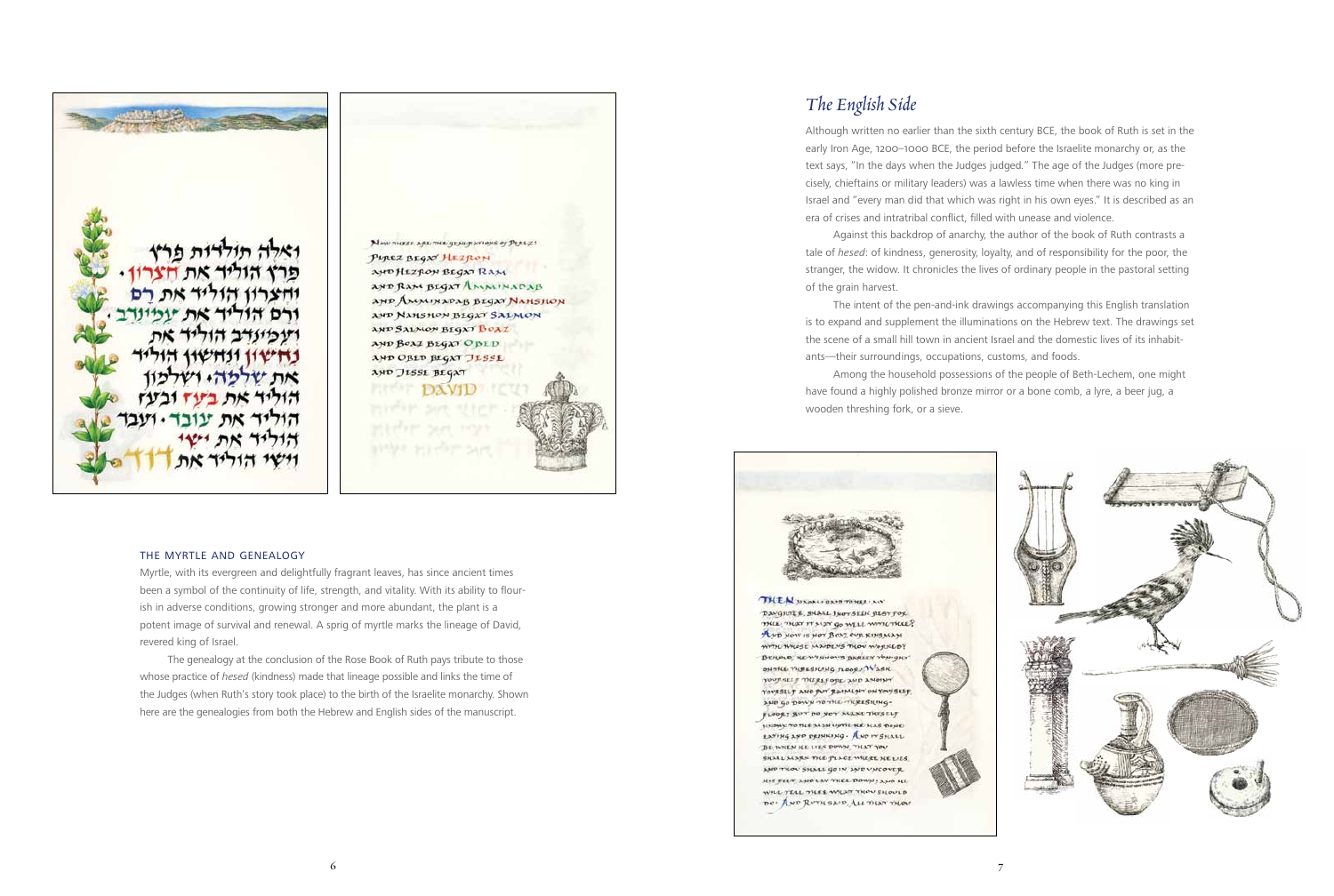

#### A Woman of Valor

Although the actions of Ruth and Naomi ensured the future Kingdom of Israel, women are excluded from the book's concluding genealogy, an omission I have always found unsatisfying. As the creator of this manuscript, I have added (on both the Hebrew and English sides) to this traditional ending the final verses of Proverbs, known as "A Woman of Valor." Since the sixteenth century, it has been the custom in some Jewish homes to chant these lines at the beginning of the Sabbath as a celebration of women—their wisdom, courage, and kindness.

# *The Book of Ruth: The Medieval Tradition*

#### Summary in a Single Initial

In contrast to the lush illustrations of the Joanna S. Rose Illuminated Book of Ruth, it was the medieval tradition to give the text of the book of Ruth a single picture. The elaborate suite of sixteen scenes that unfold in the Morgan's famous Crusader Bible (discussed below) is a grand exception to this custom.

In this leaf from a large, folio-sized Bible from the thirteenth century, however, that single picture—the initial *I* that commences the biblical text (*In diebus unius judicis*, "In the days of one of the judges")—summarizes the story's entire narrative arc. Beginning at the top is Naomi, departing Bethlehem Judah (the name of Beth-Lechem in the Christian tradition) for Moab because of famine (her husband, Elimelech, is not shown). Below, their two sons, Mahlon and Chilion, accompany her. All three use walking sticks, medieval emblems of those on a long journey. Beneath the boys are their future wives, Ruth and Orpah. Shown next is Naomi's return journey to Bethlehem with her daughter-in-law Ruth following the deaths of Naomi's husband and two sons. Below them is the depiction of Ruth's wedding to Boaz. The next two images show the fruit of that marriage: their son, Obed, followed by his son, Jesse, the future father of King David. This series of scenes highlights the important role Ruth played as a progenitor of the royal House of David.

#### Ruth's Backstory

During the Middle Ages, Bibles and other religious manuscripts followed two main iconographic traditions for the single picture customarily used to illustrate the book of Ruth. One tradition depicted the event described in the text's opening words: Naomi, her husband, Elimelech, and their two sons, Mahlon and Chilion, departing famine-stricken Bethlehem for Moab. It may strike today's viewers as odd that Ruth—the protagonist of the narrative, who later in the story marries one of Elimelech and Naomi's sons—is nowhere to be seen in the single picture that illustrates the book that carries her name. Medieval artists, however, often illustrated the first

—Barbara Wolff—

roiem beniann. a: duxannt. le nfplo annifa mitonalë urb mm plagam tucq nde: nunaun:'wad **IE** tio 1. Directritur nom rennt. lære lan lon a derraf finaf fø leem more predere. moal tapın er et fin mom **REALLY THE THERM** 1111: 0 ttur pref caru a acceu ievi ceixithte ann una llan 160001111111 0022 m bellancum amty nu accunie **CCT 4P1** ure percarii est. et of n.urshuunt le fur mium (num uun e ductum do bind f: di **CHILLICOF HILLOG** annel nebre ce dicat nap ilil ran nand letan haf mrabrruð m car ur i me mm mū annu machur er fophim id: fettco mlle levema **Ruti** mun: aba nurb ques **&** 11001111 111020 caf. iluí comm. c. oc du ne teanndum lum Kan hiamtetile meet cm. is. o quomoco **keto**<sub>1</sub> et woz c.qirai. finf. u nuth muro cum tau **fem HOSH** apır lıbrı<sup>,</sup> ızıtl  $8<sup>9</sup>$ 

Single leaf from a Bible, in Latin; France, ca. 1260. Gift of the Estate of Belle da Costa Greene, 1951; ms m.851.1, detail.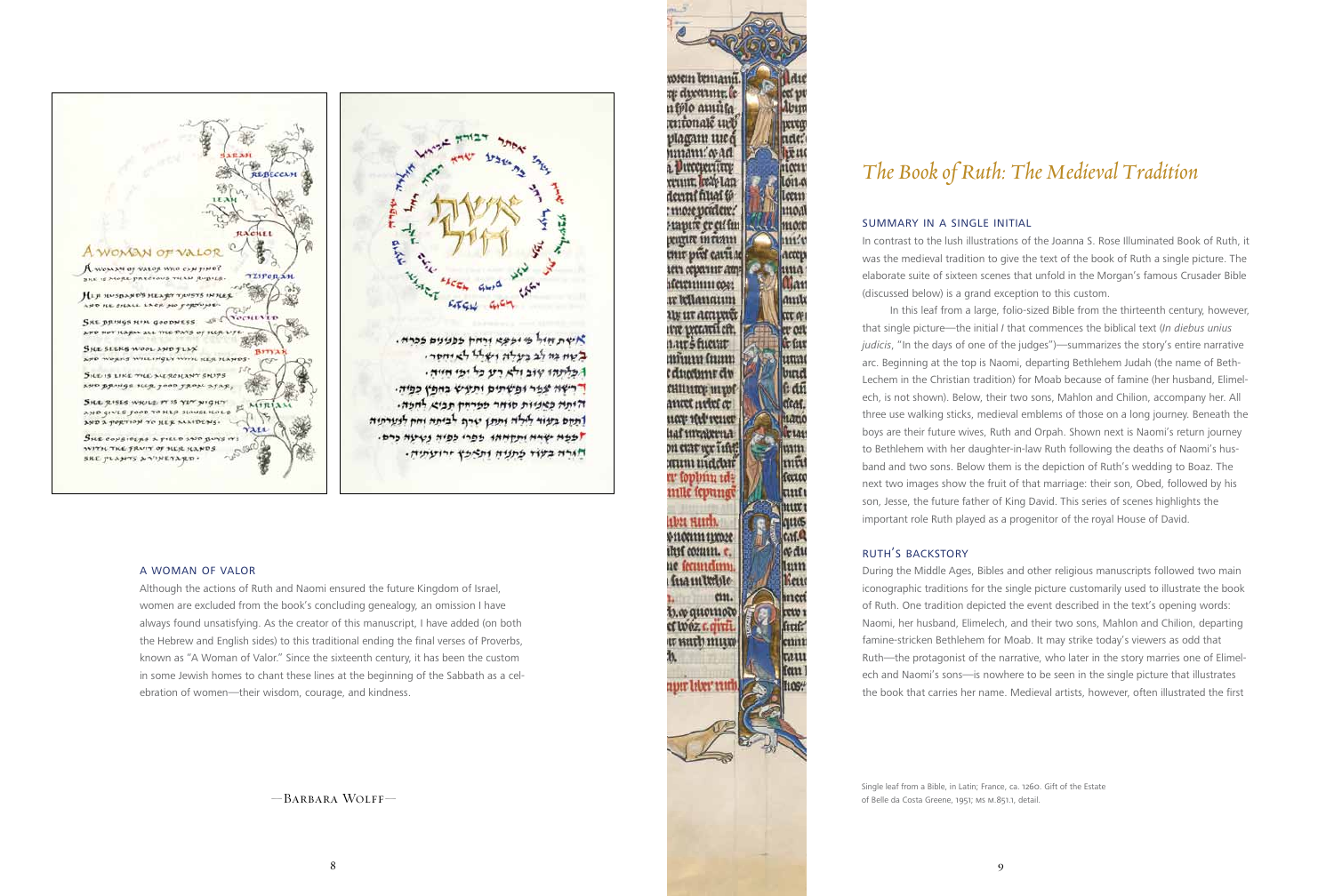lines of a text they were commissioned to illuminate, and in the opening event of the story, Ruth is literally out of the picture.

The highly burnished gold illumination in the background of the image, typical of the High Gothic era, is of the type that inspires artist Barbara Wolff.

#### Naomi's Despair

The *Mirror of Human Salvation* was one of the more popular medieval tracts on typology—the theology of identifying people or episodes in the Old Testament as prefigurations for people or events of the New Testament. At the far left is the Deposition, the moment when the Virgin Mary receives the dead body of Christ from the cross. As illustrated in the scenes that follow, her great sorrow was prefigured by three Old Testament events: Jacob's shock upon seeing the bloody coat of his (presumably dead) son Joseph; Adam and Eve's mourning their murdered son, Abel; and, lastly, Naomi's lamenting the deaths of her husband and two sons. In the Bible, she wails, "Do not call me Naomi [beautiful], but call me Mara [bitter]." The two figures flanking Naomi represent the women of Bethlehem. Ruth had accompanied

Naomi on her return to Bethlehem and, entering the city with her, heard her complaint. Although she is not depicted, Ruth's presence is implied: the first chapter of her book is authoritatively cited as the source of the episode—*Ruth p*[ri]*mo cap*[itulo]—at the foot of the image.

#### An Unusually Elaborate Cycle

In a rare exception to the medieval norm, the Morgan's famous Crusader Bible contains an elaborate Ruth cycle with a suite of sixteen separate scenes spread over five folios. The cycle begins, as does the Joanna S. Rose Illuminated Book of Ruth (see the illustrations on the front and back covers), with Ruth's refusal to leave her mother-in-law, Naomi, and their return to Bethlehem Judah together. It continues with illustrations of Boaz allowing Ruth to glean in his fields and inviting her to share a meal with him.

In the leaf reproduced on page 12, Ruth threshes her gleanings and brings the grain to an appreciative Naomi, the second major pictorial tradition in medieval treatments of the book of Ruth. Upon learning that the field where Ruth has



Bible, in French; France, Paris, ca. 1275–80, illustrated by the Charlemagne Master and the Paris-Acre Master. Purchased by Pierpont Morgan, 1912; ms m.494, fol. 169r, detail.



*Speculum humanae salvationis* (Mirror of Human Salvation), in Latin and Dutch; Belgium, Bruges, ca. 1450, illuminated by a Master of the Gold Scrolls. Purchased by Pierpont Morgan, 1909; ms m.385, fols. 28v–29r, details.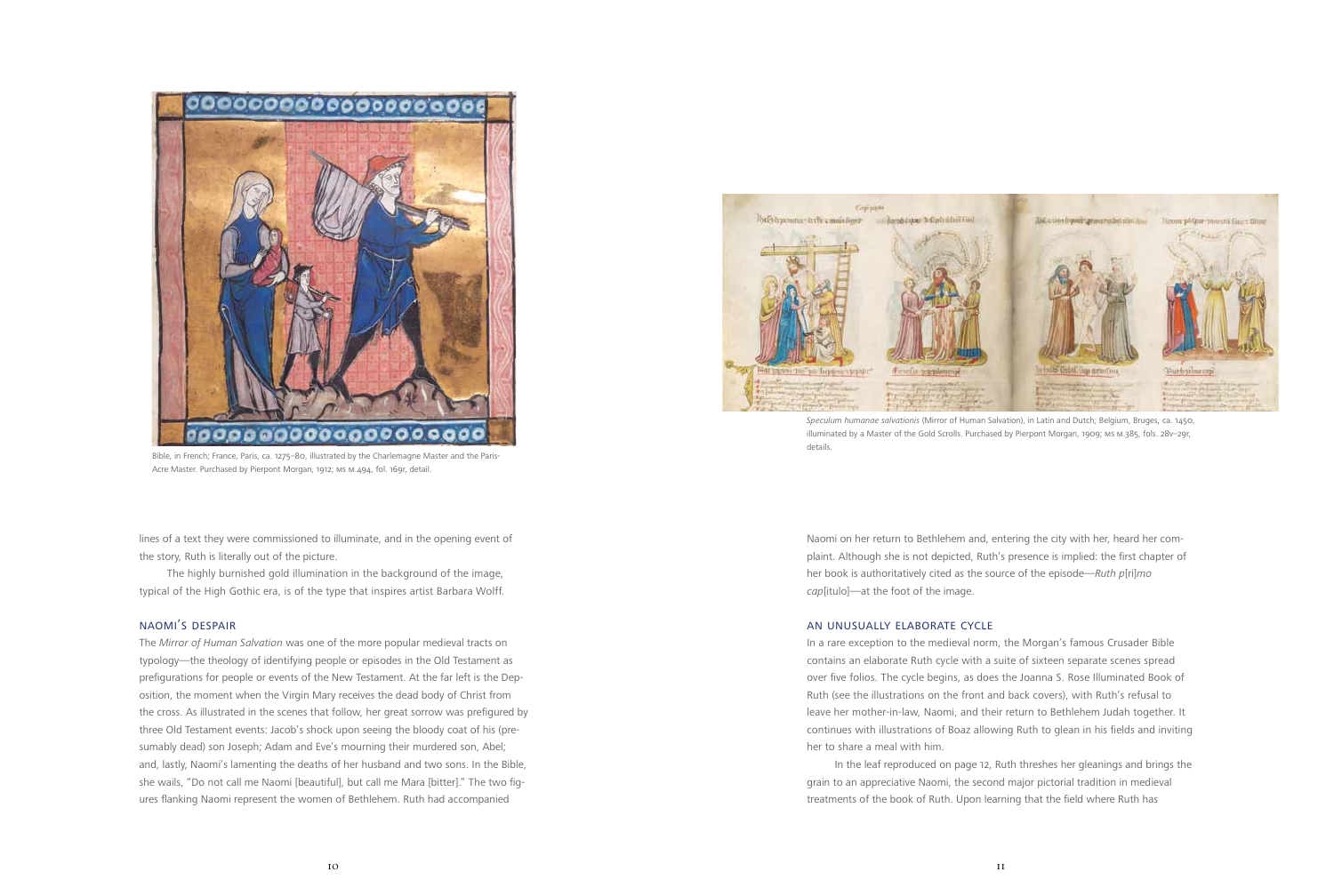gleaned belongs to Boaz, Naomi tells her that he is her kinsman. She counsels Ruth to perfume herself and put on her best garments. In the image at bottom, workers finish threshing Boaz's crop as Ruth quietly slips in to where Boaz sleeps and, following Naomi's instruction, uncovers his feet and lies down. The back of this folio, continuing the narrative, depicts Boaz's agreeing to marry Ruth.

The Ruth cycle in the Crusader Bible concludes in the top register of the folio shown above. Ruth, now the wife of Boaz, has had a son, Obed. Still abed, she gestures toward Naomi, who gently holds the infant. Prescient neighboring women congratulate the family upon the birth of a son who will be the grandfather of King David.

#### Marriage of Ruth and Boaz

The initial *I* commencing the book of Ruth in this Bible is illustrated by a rare scene of Ruth and Boaz in bed. This is their marriage bed, in which they sleep peacefully. (The scene is not to be confused with Ruth's prostration at the feet of Boaz at the threshing floor, as seen in the Crusader Bible.) The marriage bed, signifying future





Crusader Bible, added inscriptions in Latin, Persian, and Judeo-Persian; France, Paris, ca. 1250. Purchased by J. P. Morgan, Jr., 1916; ms m.638, fols. 18r *(facing page)* and 19r *(above)*, details.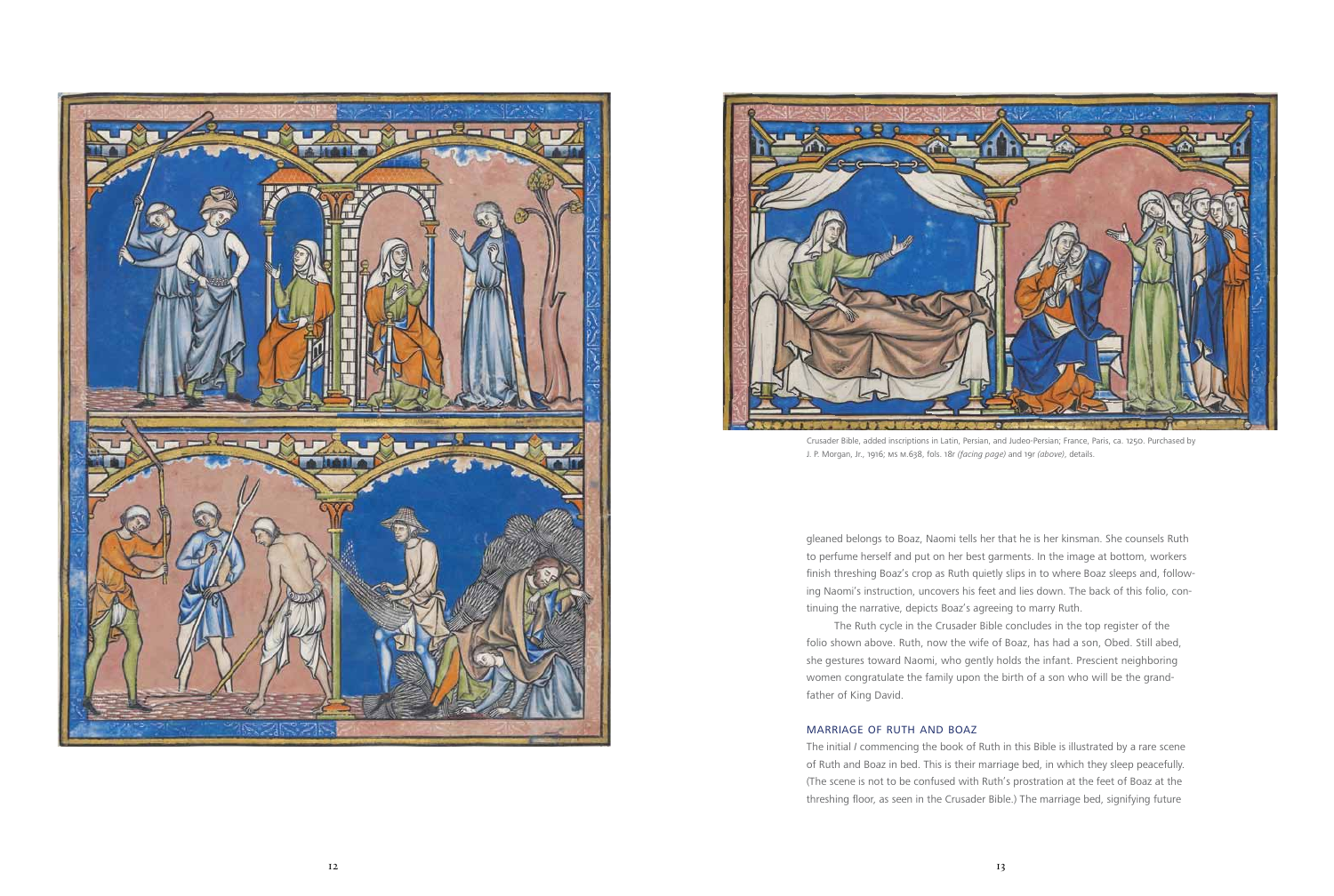progeny and domestic stability, represents the successful resolution of the difficulties that Ruth endured in her widowhood and upon her arrival in Bethlehem.

#### Tree of Jesse

The Tree of Jesse is the medieval visualization of Isaiah's prophecy that the Messiah would spring from the family of Jesse, father of King David. In this detail from a twelfth-century Psalter, the prone Jesse sprouts a vigorous genealogical tree, the first member of which, represented by the bust of a crowned man in the lowest roundel, is no doubt David. The top of the tree represents the Christian climax of the genealogy: the Virgin Mary and Jesus Christ. In Christian theology, Ruth played an essential role in this lineage as the mother of Jesse's father, Obed; as the great-grandmother of David, Ruth is thus also an ancestor of the Savior.

—Roger S. Wieck—



Bible, in Latin; Bohemia, Prague or Raudnitz, 1391, illuminated by the Samson Master, the Morgan Master, and others. Purchased in 1950; ms m.833, fol. 88r, detail.



Leaf from the Eadwine Psalter; England, Canterbury, Christ Church Priory, ca. 1150. Purchased in 1927; ms m.724v, detail.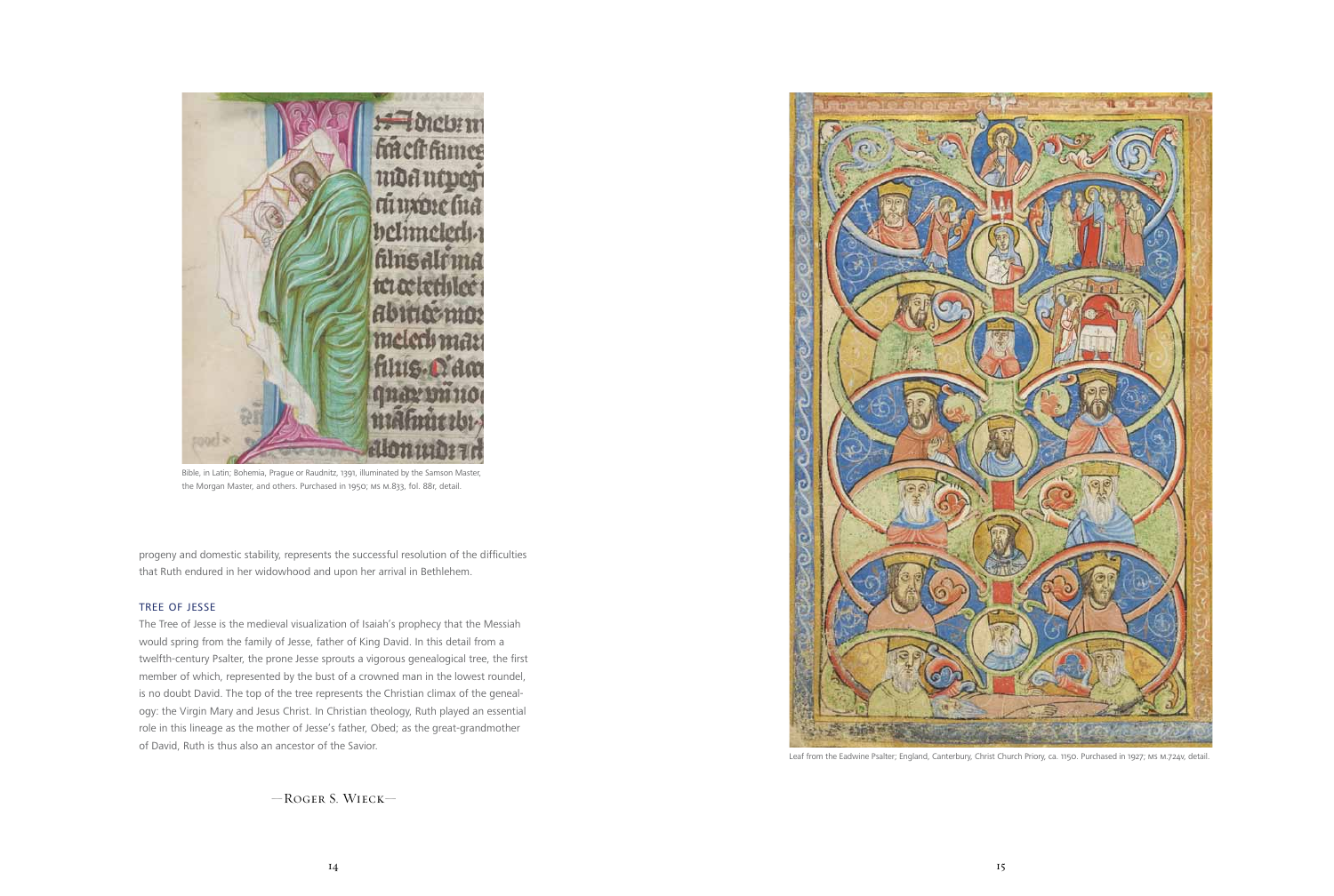#### Barbara Wolff

New York artist Barbara Wolff, one of today's foremost illuminators and illustrators, has exhibited at New York's Society of Illustrators, the Jewish Theological Seminary, Yeshiva University Museum, the Museum of Biblical Art, the Jewish Museum of Prague, and the Morgan Library & Museum. She has produced several films on the techniques of manuscript illumination: *The Prato Haggadah: Making of a Manuscript* for the Jewish Theological Seminary; *An Illumination in the Rothschild Miscellany* for the Israel Museum; and *Creating the Rose Haggadah: An Illuminated Manuscript for the 21st Century* and *Your People Shall Be My People* for the Morgan Library & Museum.

> The Morgan Library & Museum 225 Madison Avenue New York, NY 10016 www.themorgan.org

#### Izzy Pludwinski

Calligrapher Izzy Pludwinski is a freelance calligrapher and teacher of calligraphy who lives in Jerusalem. He studied at the Roehampton Institute in London. He has established Hebrew calligraphy courses in both Jerusalem and London and lectured at the Emunah College Symposium. His various commissions include special-edition Haggadot, work for the Israeli President's Office, a fine edition of the Song of Songs, and Hebrew lettering for the St. John's Bible. He is responsible for both the Hebrew and English calligraphy in the Joanna S. Rose Illuminated Book of Ruth.

Photography: Janny Chiu, pp. 10-11, 14; Graham S. Haber, pp. 9, 12–13, 15, back cover; Rudi Wolff, front cover, pp. 2–8, 16.



Still frames from *Your People Shall Be My People*: applying silver leaf and writing Hebrew calligraphy.

Published to accompany an exhibition at the Morgan Library & Museum, 14 February to 14 June 2020.

*The Book of Ruth: Medieval to Modern* is made possible by Joanna S. Rose, the David Berg Foundation, Joshua W. Sommer, and the David Klein, Jr. Foundation.

© 2020 The Morgan Library & Museum. All rights reserved. No part of this publication may be reproduced or transmitted in any form or by any means, electronic or mechanical, including photocopy, recording, or any other information storage and retrieval system, without prior permission in writing from the publisher.

All text and artwork by Barbara Wolff © 2020 Barbara Wolff. Photography by Rudi Wolff.

Designed by Bessas & Ackerman Printed by Tangent Graphics

Front cover: *Naomi and Ruth Embracing*, from the Joanna S. Rose Illuminated Book of Ruth, in Hebrew and English; New York and Jerusalem, 2015–17, designed and illuminated by Barbara Wolff. Gift of Joanna S. Rose, 2018; ms m.1210, fol. 7r, detail.

Back cover: *Orpah Demurs While Ruth Joins Naomi*, from the Crusader Bible, added inscriptions in Latin, Persian, and Judeo-Persian; France, Paris, ca. 1250. Purchased by J. P. Morgan, Jr., 1916; ms m.638, fol. 17r, detail.